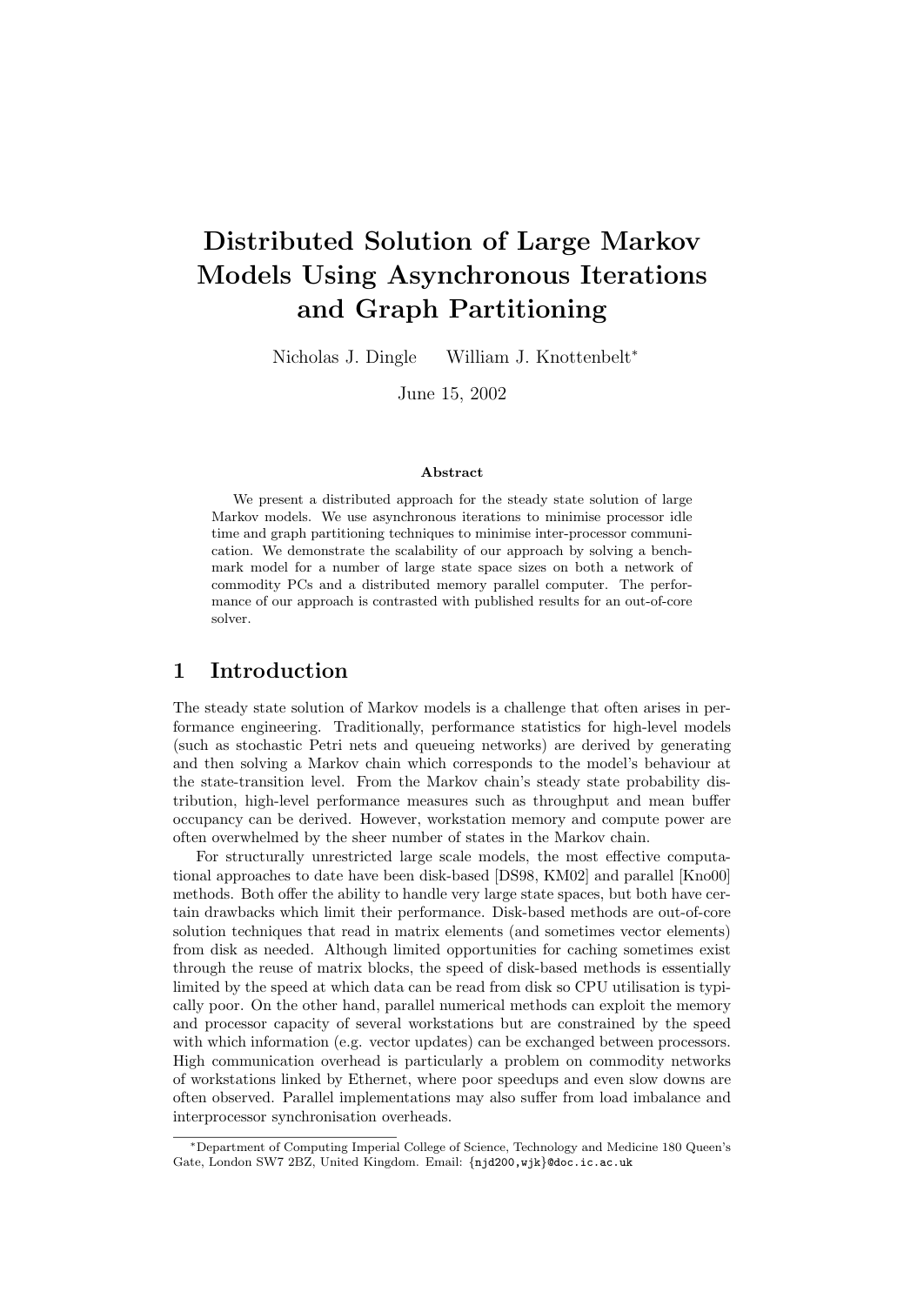We propose a distributed approach which seeks to improve performance by reducing the amount of communication necessary between the processors involved and removing the need for interprocessor synchronisation. Graph partitioning is used to divide the Markov model's generator matrix Q across the processors. This ensures that the number of off-diagonal matrix elements on each processor (i.e. those which require multiplication with non-local vector elements) is minimised, and therefore reduces the amount of communication needed. Further, asynchronous iterations are employed so that the processors are always fully utilised and are not required to wait for data to be exchanged.

The rest of this paper is organised as follows. Section 2 discusses the parallel solution of systems of linear equations using asynchronous iterations and shows how this can be applied to Markov models. Section 3 introduces graph partitioning and explains the advantages it offers in the proposed parallel computation scheme. Section 4 details the implementation of our algorithm, numerical results from which are given in Section 5. Finally, Section 6 concludes and discusses future work.

## 2 Parallel Solution of Systems of Linear Equations with Asynchronous Iterations

For a continuous-time Markov chain with an  $n \times n$  transition rate matrix  $Q$ , the steady state probability distribution vector  $\pi$  can be computed by solving the equation:

 $\pi Q = 0$ 

subject to

$$
\sum_i \pi_i = 1.
$$

The equation  $\pi Q = 0$  can be rearranged as  $Q^T \pi^T = 0$  which yields an expression of the form  $Ax = b$  for which a number of well-known sequential iterative solution techniques exist (e.g. Jacobi, Gauss-Seidel, SOR, Conjugate Gradient Squared etc.) [Ste94]. When such calculations are conducted in parallel, iterative algorithms for solving the resulting systems of linear equations usually require an exchange of x-values at the end of each iteration. This enforced barrier synchronisation limits execution speed to that of the slowest processor.

Asynchronous iterative algorithms [FS99, KBS99] attempt to overcome this. Rather than exchange vector elements at the end of every iteration, processors send updates to each other every *n* iterations (in the implementation below we set  $n=5$ ). These values are then used until the next update is received, meaning that some x-values will be out of date. This does delay the convergence of the solution, but as it is usually the case that the computation capacities of a network of processors exceeds that network's communication capacity it may be advantageous to increase the amount of computation performed while reducing communication.

We implemented a parallel block Successive Over-Relaxation (SOR) algorithm [Ste94] in our asynchronous steady state solver. In this scheme, each processor  $i$  is allocated  $n_i$  consecutive rows of the partitioned  $Q<sup>T</sup>$  matrix (see Section 3 below for details of how these partitions are created) which are stored in local memory. The  $n_i$  elements of the vector x that correspond to the matrix rows assigned (denoted by  $x_i$ ) are also stored in local memory. Fig. 1 illustrates how a sample partitioned matrix  $Q<sup>T</sup>$  and vector x are divided between 4 processors.

At the beginning of an outer iteration, each processor calculates  $y_i = \sum_{j \neq i} Q_{ij}^T x_j$ where the notation  $Q_{ij}^T$  indicates the jth matrix block of processor  $i$   $(0 \le i, j < p)$ . The  $y_i$  vectors remain fixed for the rest of the outer iteration. Five inner iterations are then performed within the outer iteration, each consisting of a single SOR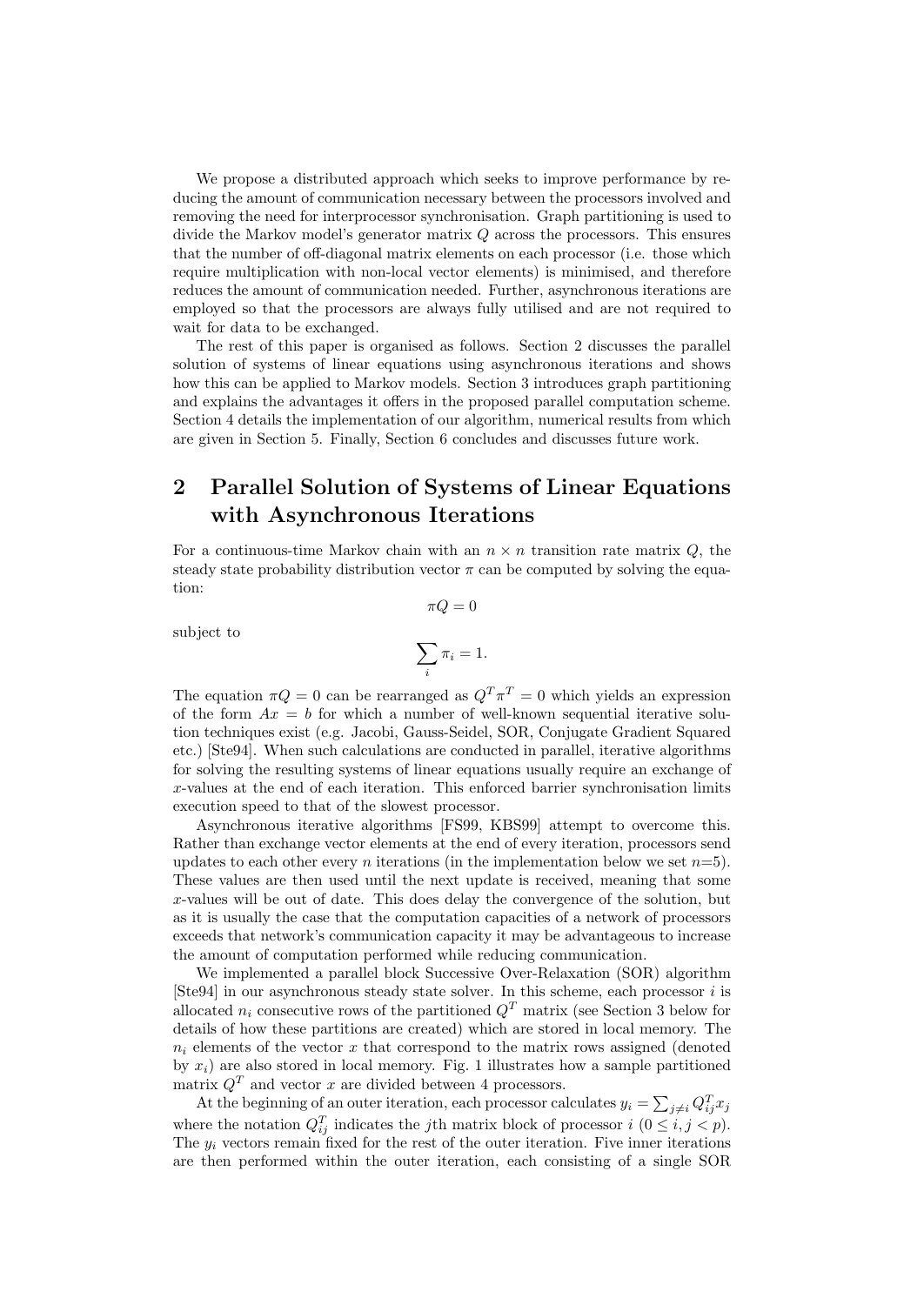

Figure 1: Original  $Q<sup>T</sup>$  matrix (left) and partitioned  $Q<sup>T</sup>$  matrix and x vector and corresponding row-striped mapping onto processors (right).

iteration using a locally determined relaxation parameter  $\omega$ . After the fifth inner iteration, each processor transmits to every other processor any elements of  $x_i$  which that processor requires (from a list created when the processors were first initialised). These updates are performed asynchronously – processors are not required to wait for all others to reach the end of their inner iterations before sending updates but rather can simply transmit these updates and proceed with their computation. Also, every processor calculates the current convergence of its local  $x_i$  elements at this point and updates its  $\omega$  value based on how well convergence is progressing. Execution then proceeds to the next outer iteration.

### 3 Graph Partitioning

Most iterative solution techniques for Markov chains are based on successive matrixvector multiplications or very similar operations. In order to perform these multiplications efficiently in parallel it is necessary to map the non-zero elements of  $Q<sup>T</sup>$  onto processors in such a way that the communication between processors is minimised and the computation load is balanced (although the latter is not such a crucial factor when asynchronous iterations are employed). In the following, we aim to produce an near-optimal row-striped allocation of the non-zero elements of  $Q<sup>T</sup>$  to processors by applying graph-based partitioning.

Allocating the n rows of  $Q<sup>T</sup>$  to p processors is known to be equivalent to a  $p$ -way partitioning of an undirected graph with  $n$  vertices [KK98b]. This graph is constructed as follows: graph nodes  $i$  and  $j$  are connected by an arc of weight one if either  $Q_{ij}^T \neq 0$  or  $Q_{ji}^T \neq 0$ . Graph nodes i and j are connected by an arc of weight two if both  $Q_{ij}^T \neq 0$  and  $Q_{ji}^T \neq 0$  [CA99].

This graph is partitioned with the goal of minimising the number of edges which are cut (that is to say which span two partitions) whilst maintaining an acceptable load-balance of non-zero elements across the partitions. Edges which are cut correspond to elements which must be exchanged between the processors during a parallel matrix-vector multiplication, so that minimising the edge-cut is an attempt to minimise the amount of communication required between processors.

The problem of producing an optimal  $p$ -way partition is known to be NP-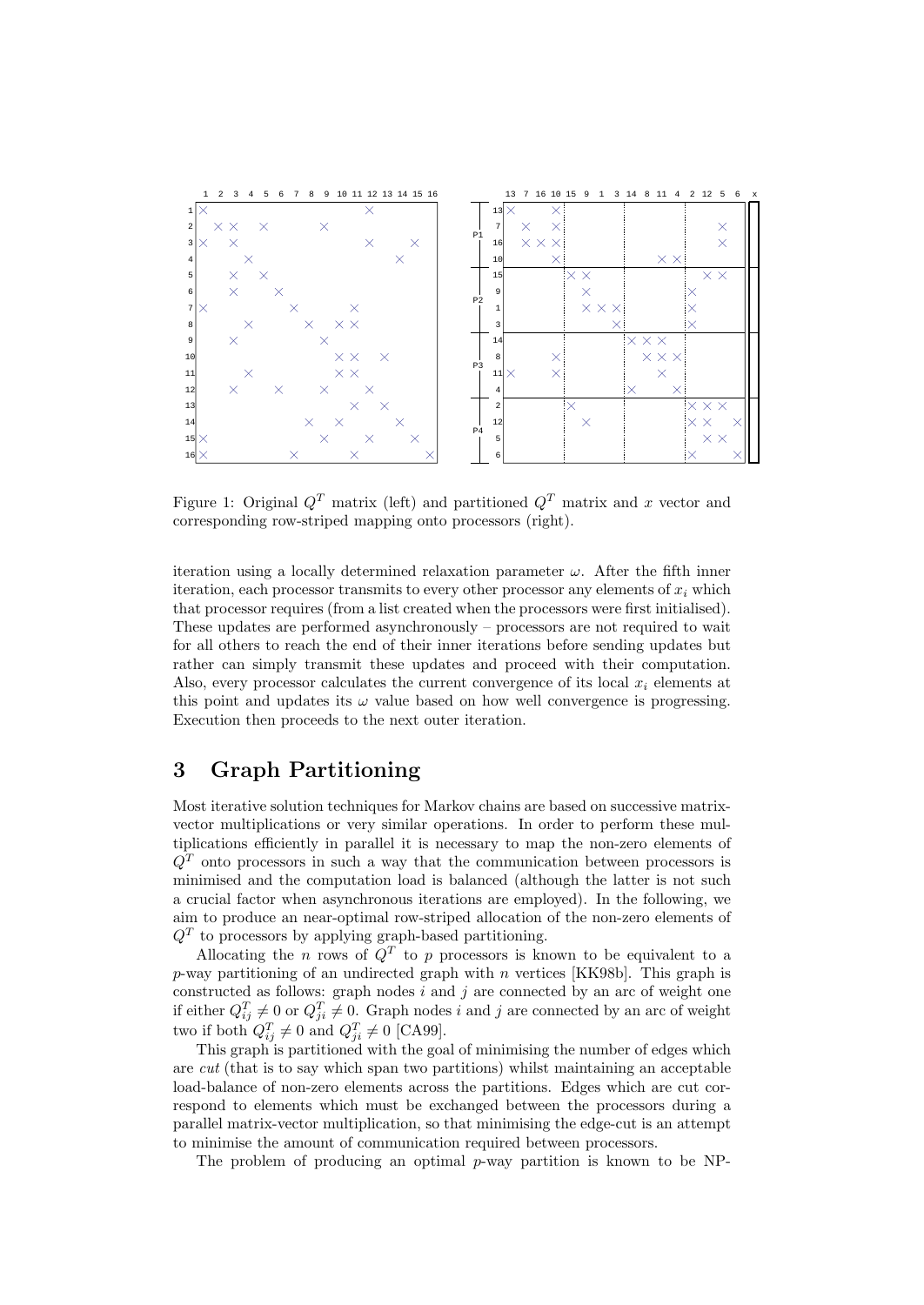complete [KK98b]. However, there exist a number of tools which implement heuristic algorithms to calculate good decompositions, for example Chaco [HL95] and MeTiS [KK98a]. A library of parallel MeTiS routines called ParMeTiS [KK96] is also available. Using these routines, we implemented a parallel graph partitioner which does not require the entire  $Q<sup>T</sup>$  matrix to be stored on a single processor at any point in its execution – the memory consumed on each of the processors in the partitioning is inversely proportional to the number of processors employed.

Graph partitioning offers a particular advantage when employed in conjunction with asynchronous iterations. The effect of partitioning a matrix using graph partitioning is to cluster the majority of the non-zero entries (typically in excess of 90%) along the diagonal (as can be seen in the partitioned matrix of Fig. 1). These are the elements which will be multiplied with the portion of the x-vector which is stored locally, whilst the off-diagonal elements are multiplied with vector elements which are updated by other processors. This is beneficial for the convergence behaviour of the implementation.

#### 4 Parallel Algorithm and Implementation

The calculation of the steady state probabilities of a large Markov model begins with a high-level model specified in the DNAmaca Markov Chain Analyser interface language [Kno96, Kno00]. This permits the specification of queueing networks, stochastic Petri nets, stochastic Process Algebra and other formalisms which can be mapped onto Markov chains. A probabilistic hash-based state generator [KMHK98] uses the high-level description to generate the rate matrix Q of the model's underlying Markov chain. This matrix is then transposed to produce  $Q<sup>T</sup>$  and the corresponding graph is constructed as described in Section 3. This graph is partitioned by a parallel graph partitioner (implemented using the ParMeTiS library [KK96]) and the resulting mapping is applied to  $Q<sup>T</sup>$  to divide its rows between the processors.

The distributed steady state calculator is implemented in C++ and uses the Parallel Virtual Machine (PVM) [GBD<sup>+</sup>94] library for inter-processor communication. This was chosen in preference to the standard Message Passing Interface (MPI) [GLS94] because PVM permits truly asynchronous, buffered communication – i.e. there is no requirement for a matching receive to have been posted when a message is sent.

We hoped to adopt a multi-threaded architecture for our steady state solver which would operate as follows. Each processor reads in the rows of the matrix  $Q<sup>T</sup>$ which correspond to its allocated partition into memory and then spawns a new thread (implemented using the POSIX standard pthread library). This thread is responsible for computation while the original process is responsible for handling communication between the processors. The communication process must handle a variety of messages: it must request and send vector updates as well as collect and transmit convergence data. When all calculations have converged the calculation threads must be told to stop and the final probability vectors collected on the master machine.

However, we discovered that the overhead incurred in context switching between the two threads degraded the performance of the solver dramatically. Instead we implemented a non-threaded version where calculation is suspended after a fixed number of multiplications in order to check if any messages have been received and to handle those which have. This approach exploits the asynchronous message handling provided by PVM.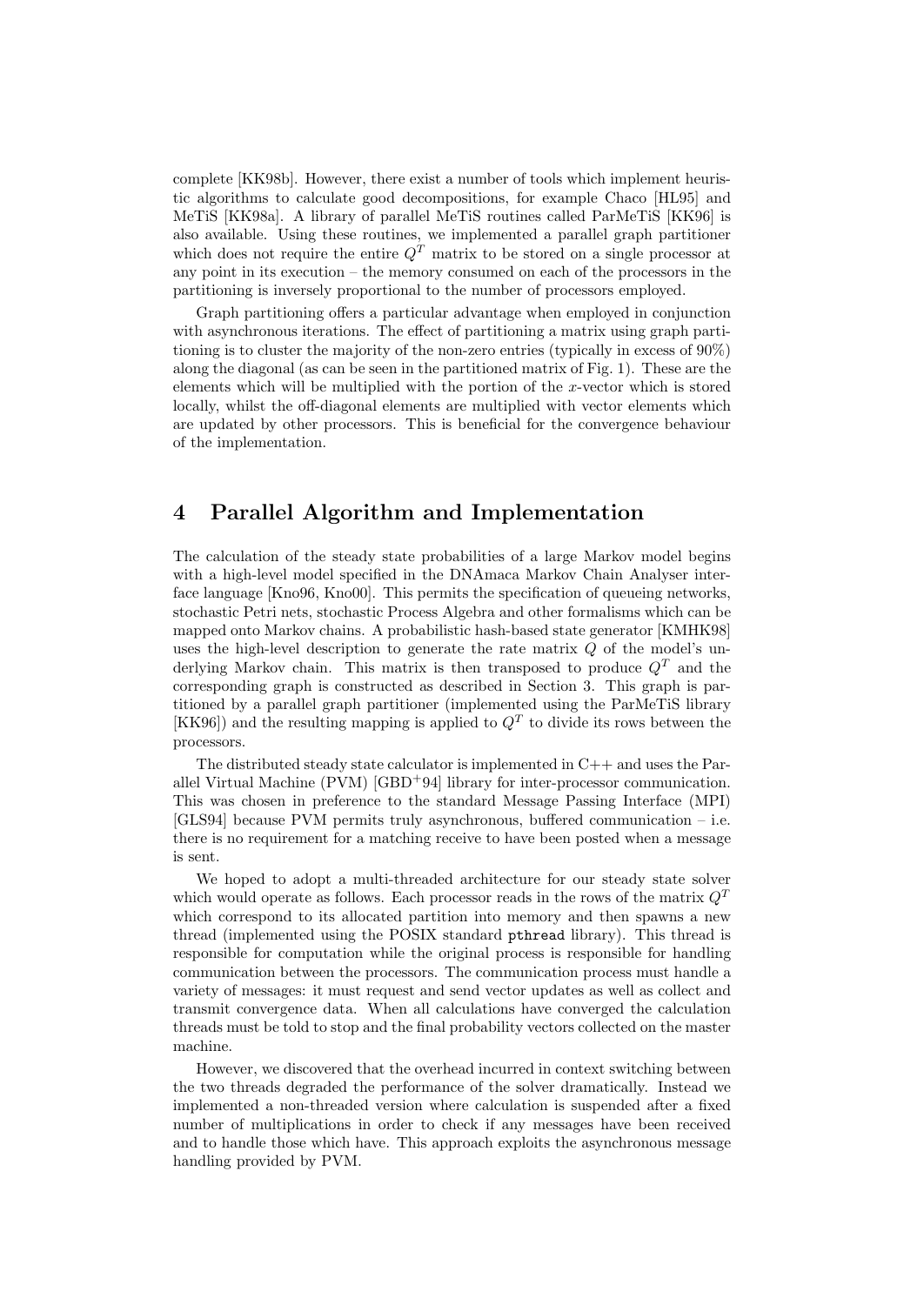|                  | AP3000  |         |            | <b>PC</b> Cluster |         |            |
|------------------|---------|---------|------------|-------------------|---------|------------|
| $\boldsymbol{p}$ | time(s) | speedup | efficiency | time<br>(S        | speedup | efficiency |
|                  | 1182.5  | 1.00    | 1.000      | 363.2             | 1.00    | 1.000      |
| 2                | 853.3   | 1.39    | 0.695      | 328.2             | 1.11    | 0.555      |
| 4                | 409.2   | 2.89    | 0.723      | 193.3             | 1.88    | 0.470      |
| 8                | 213.4   | 5.54    | 0.693      | 150.3             | 2.42    | 0.303      |
| 16               | 135.9   | 8.70    | 0.544      | 134.3             | 2.70    | 0.169      |
| 32               | 83.8    | 14.11   | 0.441      | 112.4             | 3.23    | 0.101      |

Table 1: Run time, speedup and efficiency for p-processor steady state solution for the FMS model with  $k=7$ . Results are presented for an AP3000 distributed memory parallel computer and a PC cluster.

#### 5 Results

We demonstrate the accuracy and scalability of our implementation by performing an analysis of the well-known Flexible Manufacturing System (FMS) Generalised Stochastic Petri Net model [CT93]. Setting k (the number of unprocessed parts in the system) to 7 results in the underlying Markov chain of the GSPN having 1 639 440 tangible states and produces 13 552 968 off-diagonal entries in its generator matrix Q.

Table 1 summarises the performance of the implementation on a distributed memory parallel computer and a cluster of workstations. The parallel computer is a Fujitsu AP3000 which has 60 processing nodes (each with an UltraSparc 300MHz processor and 256MB RAM) connected by a 2D wraparound mesh network. This network uses wormhole routing and has a peak throughput of 520Mbps. The PC cluster is comprised of 32 Athlon 1.4GHz PCs each with 512MB RAM and linked together by a 100Mbps switched Ethernet network. The distributed run time was measured from the beginning of the first outer iteration until the final result was assembled on the master processor. These results can be compared with an outof-core solution technique which took 629.8 seconds to calculate the steady state solution for this model on a single 1.4GHz workstation.

Corresponding graphs of the run time and of the speedup and efficiency are presented in Figures 2 and 3 respectively. We define the speedup obtained by executing the solver on  $p$  processors to be the run time for a sequential execution  $(p=1)$  divided by the run time for the p-processor execution. The efficiency for p processors is the speedup divided by the number of processors.

The speedups and efficiencies obtained from executing our implementation on the AP3000 are good. For the 16-processor execution, the observed efficiency of 54% is higher than the 41% previously achieved for a naively-partitioned synchronous steady state solution of the same model on the same hardware [KH99]. We also note that a reasonable speedup is achieved on the PC cluster, although the trend is much shallower than that for the AP3000.

In order to compare the performance of algorithm against published out-of-core results we also tested it on the FMS model with  $k=8$ . The underlying Markov chain in this case contains 4 459 455 states. Using a cluster of 32 PC workstations of the specification described above the result was calculated in 417.4 seconds. This compares very favourably with the 18 753 seconds required to solve the same model by an out-of-core implementation [KM02]. The terminating condition for the convergence of our algorithm was much stricter than that of the out-of-core solver – our calculations continued until the convergence was less than  $10^{-10}$ , whilst for the out-of-core solver the threshold was 10−<sup>6</sup>. It must be noted, however, that the processor used in the out-of-core solver (a single UltraSparc-II 360Mhz machines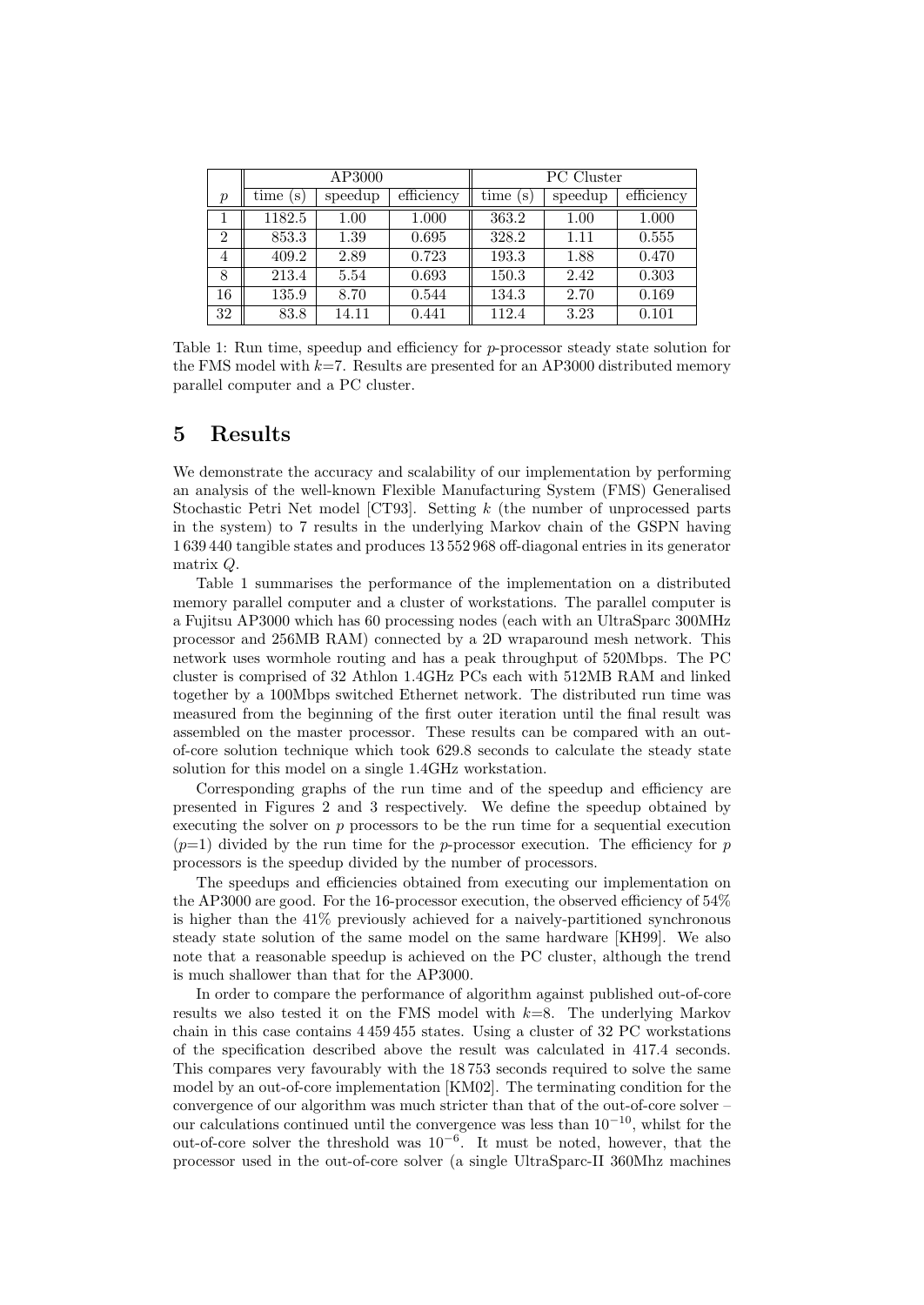

Figure 2: Distributed run time for the FMS model with  $k=7$  on the AP3000 and a PC cluster.



Figure 3: Speedup (left) and efficiency (right) for the FMS model with  $k=7$  on the AP3000 and a PC cluster.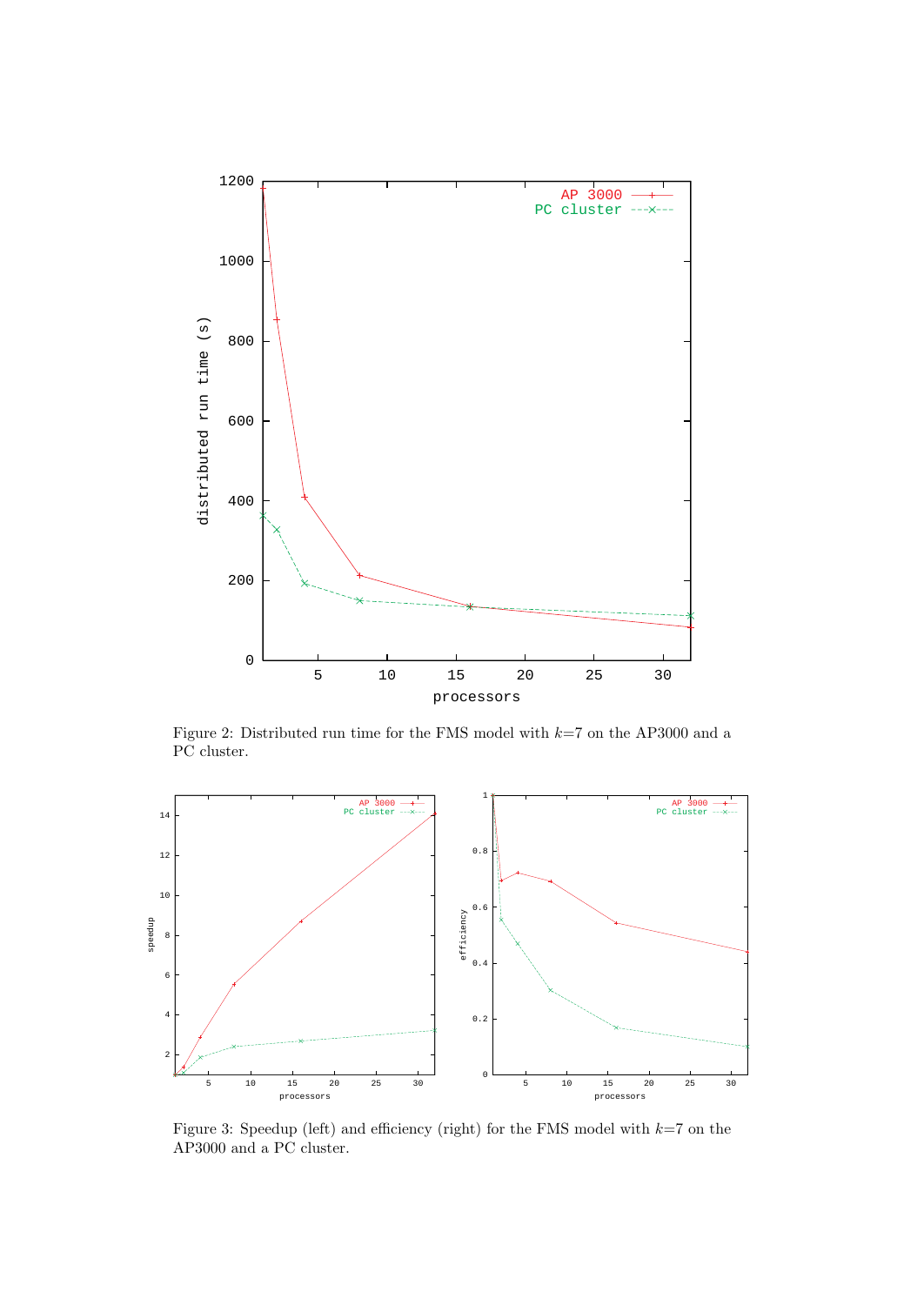with 128MB RAM) was slower than the workstations used in our evaluation, but this would probably not have been a major factor in the relative performance difference as the out-of-core solver would have been limited by disk throughput rather than processor speed.

#### 6 Conclusion

The results presented in this paper are taken from an early implementation and we are continuing to refine our approach. Nevertheless, the initial results presented here suggest that our approach has much to commend it. It has been shown to have good scalability and also performs better than comparable out-of-core solution techniques. A key development will be to increase the capacity of our technique to handle even larger state spaces – indeed, the choice of  $k=8$  for our large example was due to limitations in the techniques employed to prepare  $Q<sup>T</sup>$  for use in our steady state solver, rather than any limitation of the solver itself. Work on rectifying this has already begun.

## 7 Acknowledgements

The authors would like to thank the Imperial College Parallel Computing Centre for the use of the AP-3000 distributed memory parallel computer.

## References

- [CA99] U.V. Catalyurek and C. Aykanat. Hypergraph-partitioning-based decomposition for parallel sparse-matrix vector multiplication. IEEE Transactions on Parallel and Distributed Systems, 10(7):673–693, July 1999.
- [CT93] G. Ciardo and K.S. Trivedi. A decomposition approach for stochastic reward net models. Performance Evaluation, 18(1):37–59, 1993.
- [DS98] D.D. Deavours and W.H. Sanders. An efficient disk-based tool for solving large Markov models. Performance Evaluation, 33(1):67–84, June 1998.
- [FS99] A. Frommer and D.B. Szyld. On asynchronous iterations. Research Report 99-5-31, Department of Mathematics, Temple University, Philadelphia, USA, May 1999. To appear in Journal of Computational and Applied Mathematics.
- [GBD<sup>+</sup>94] A. Geist, A. Beguelin, J. Dongarra, W. Jiang, R. Manchek, and V. Sunderam. PVM Parallel Virtual Machine: A Users' Guide and Tutorial for Networked Parallel Computing. MIT Press, Cambridge, Massachussetts, 1994.
- [GLS94] W. Gropp, E. Lusk, and A. Skjellum. Using MPI: Portable Parallel Programming with the Message Passing Interface. MIT Press, Cambridge, Massachussetts, 1994.
- [HL95] B. Hendrickson and R. Leland. A multilevel algorithm for partitioning graphs. In Proceedings of the ACM/IEEE Supercomputing Conference. ACM/IEEE, December 1995.